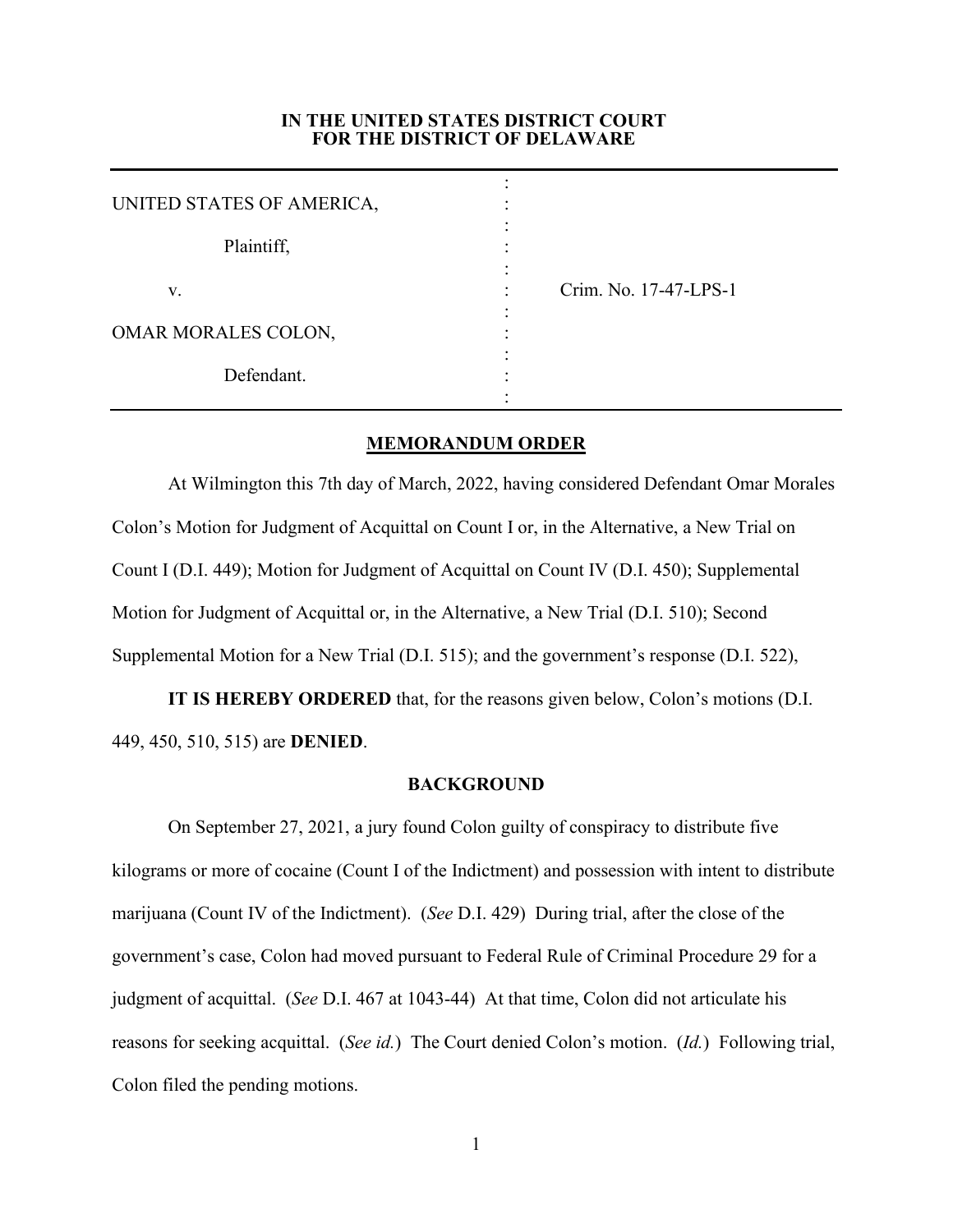## **LEGAL STANDARDS**

Federal Rule of Criminal Procedure 29(a) provides that a defendant may move for "judgment of acquittal of any offense for which the evidence is insufficient to sustain a conviction." In considering a Rule 29 motion, the Court "must review the record in the light most favorable to the prosecution to determine whether any rational trier of fact could have found proof of guilt beyond a reasonable doubt based on the available evidence." *United States v. Brodie*, 403 F.3d 123, 133 (3d Cir. 2005) (internal quotation marks omitted). The government may defeat a sufficiency of the evidence challenge on circumstantial evidence alone. *See United States v. Iglesias*, 535 F.3d 150, 156 (3d Cir. 2008). In assessing such a challenge, the Court must "view the evidence in the light most favorable to the verdict, and must presume that the jury has properly carried out its functions of evaluating credibility of witnesses, finding the facts, and drawing justifiable inferences." *United States v. Lacy*, 446 F.3d 448, 451 (3d Cir. 2006). The Court must not "usurp the role of the jury by weighing credibility and assigning weight to the evidence, or by substituting its judgment for that of the jury." *Brodie*, 403 F.3d at 133. Thus, the defendant bears a "very heavy burden" when challenging the sufficiency of the evidence supporting a jury verdict. *United States v. Coyle*, 63 F.3d 1239, 1243 (3d Cir. 1995). A "finding of insufficiency should be confined to cases where the prosecution's failure is clear." *United States v. Smith*, 294 F.3d 473, 477 (3d Cir. 2002) (internal quotation marks omitted).

 Federal Rule of Criminal Procedure 33(a) provides that a "court may vacate any judgment and grant a new trial if the interest of justice so requires." Pursuant to Rule 33(a), a district court may order a new trial on the ground that the jury's verdict is contrary to the weight of the evidence, but only if it "believes that there is a serious danger that a miscarriage of justice has occurred – that is, that an innocent person has been convicted." *United States v. Brennan*,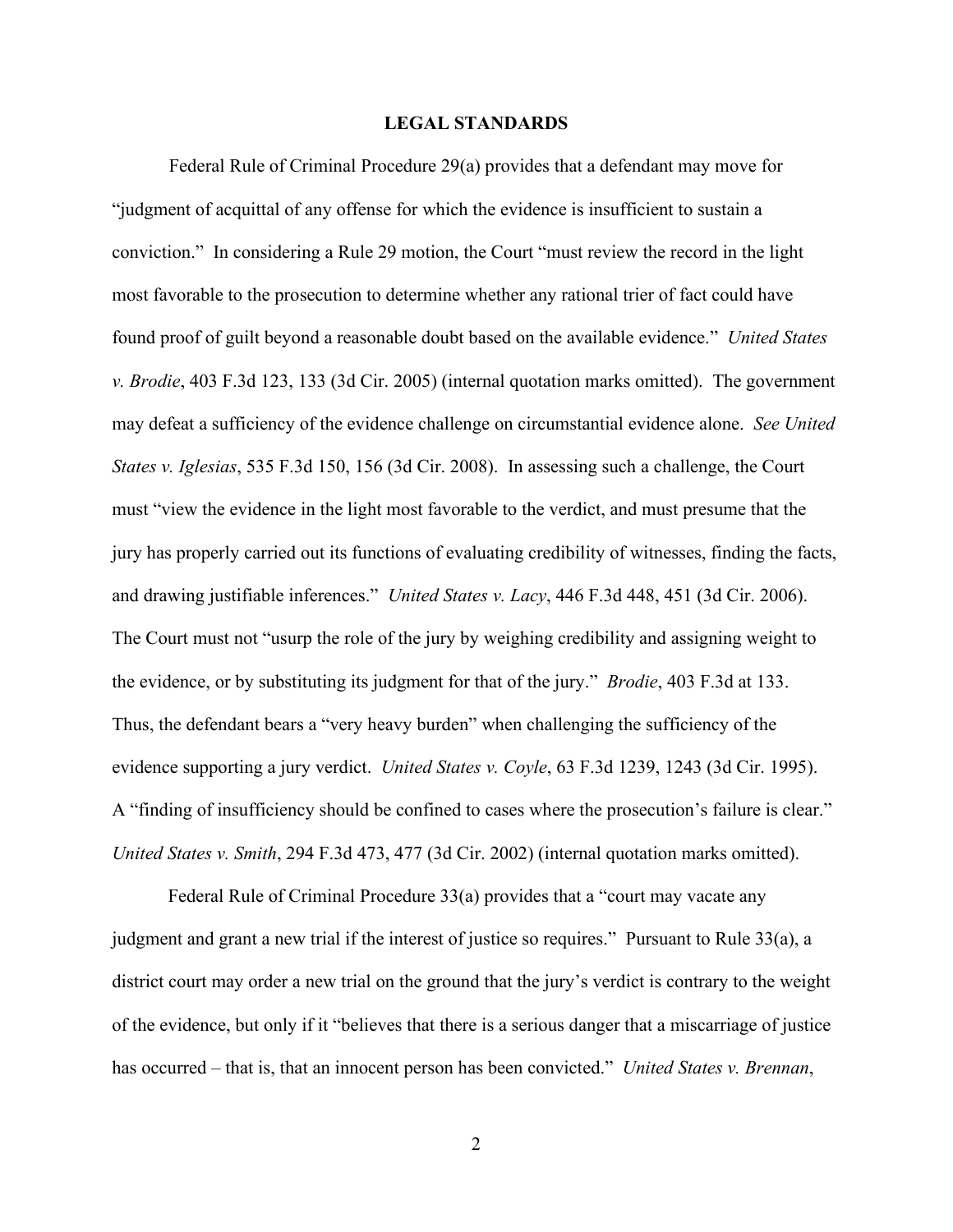326 F.3d 176, 189 (3d Cir. 2003) (internal quotation marks omitted). Although the decision to grant a new trial is discretionary, *see United States v. Noel*, 905 F.3d 258, 270 (3d Cir. 2018), "[m]otions for a new trial based on the weight of the evidence are not favored," *Gov't of Virgin Islands v. Derricks*, 810 F.2d 50, 55 (3d Cir. 1987). Such motions should be granted "sparingly and only in exceptional cases." *Derricks*, 810 F.2d at 55.

#### **DISCUSSION**

 Colon seeks to invalidate the jury's verdict as to Counts I and IV, arguing primarily that the government's evidence as to those Counts is insufficient, inconsistent, or both. Colon also identifies alleged deficiencies in the government's discovery materials that, in his view, warrant a new trial. Additionally, Colon asserts claims of ineffective assistance of counsel and alleges he was deprived of a fair trial, due to the failings of counsel and for other reasons as well.

 As the Court will explain, Colon has not met his "very heavy burden" under Rule 29 to demonstrate that the evidence presented at trial is insufficient to support the jury's verdict as to either Count on which he was convicted. *Coyle*, 63 F.3d at 1243; *see also Iglesias*, 535 F.3d at 155 (describing burden as "extremely high"). Nor has Colon shown that this is an "exceptional case" in which the interests of justice require granting a new trial under Rule 33. *Derricks*, 810 F.2d at 55. Instead, the jury's convictions are well-supported by substantial evidence which was timely disclosed by the government and which Colon had a full and fair opportunity to challenge at trial.

First, Colon argues the evidence supporting his conviction as to Count I (conspiracy to distribute cocaine) is both insufficient to support the jury's verdict and inconsistent. (*See, e.g.*, D.I. 510 at 3-10) With respect to the sufficiency of evidence, the jury heard expert chemist testimony, co-conspirator testimony, investigative testimony, and testimony regarding video and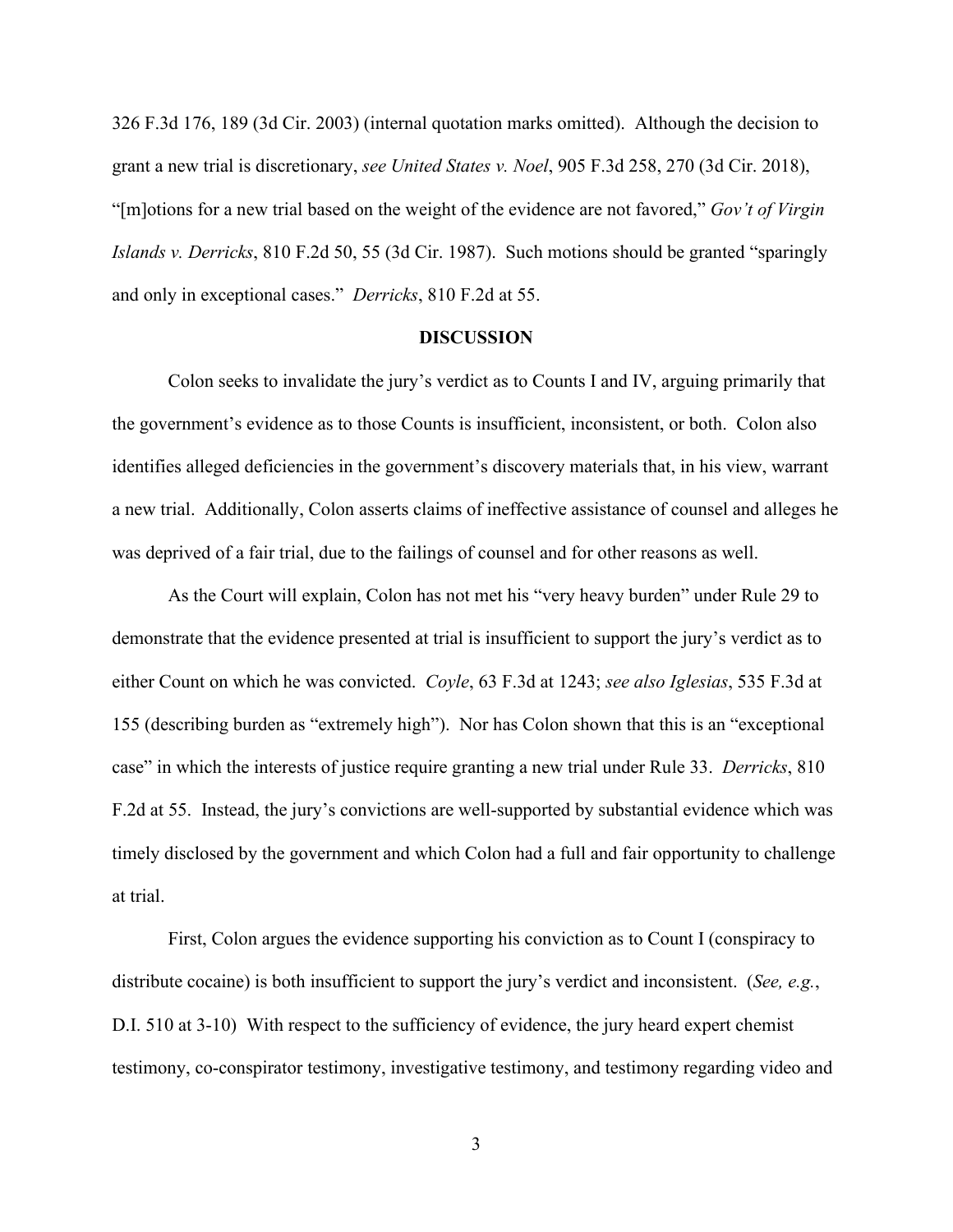cell phone records. (*See* D.I. 522 at  $11$ <sup> $1$ </sup> As the government notes, the fact that Colon was acquitted on Count II (attempted possession with intent to distribute cocaine) – an offense involving different elements and considerations of proof – does not undermine the abundant evidence tying him directly to the conspiracy. (*See id.* at 2-6, 10-11 ("[T]he fact that the jury convicted Colon of some counts and not others shows that the jury was able to understand that the government had to prove different elements for each count and demonstrates that deliberations were thoughtful."))

 Colon's arguments regarding potential cocaine subdistributors Devin Hackett and William Brisco do nothing to undermine the sufficiency of the evidence. Colon asserts that the government presented no evidence Hackett and Brisco were "known cocaine dealers." (D.I. 510 at 3) Moreover, there was no evidence these two alleged subdistributors were observed with cocaine or that they admitted to distributing cocaine with Colon. (*See id.* at 3-4) As the government explains, however, the guilty verdict did not depend on the jury believing Hackett

 $<sup>1</sup>$  Among much other evidence, the government rightly highlights in its response to the motions</sup> "the testimony of Colon's co-conspirator," Roque Valdez, summarizing:

As the driver who drove seventy-seven kilograms of cocaine from California to Delaware on four occasions, Valdez testified at trial as to the nature, duration, and scope of the six-month conspiracy. He identified Colon as his co-conspirator to whom he delivered cocaine in Delaware on three prior occasions, and to whom he intended to deliver cocaine on the day of the arrests. Prior to and during Valdez's testimony, the government introduced business records from Valdez's four hotel stays at the Red Roof Plus hotel (exactly corresponding to the dates of his visits to Delaware to deliver cocaine to Colon), car rental records for trucks rented by Colon during those trips for Valdez and [co-conspirator Mohamed] Aviles Camberos to drive while in Delaware, as well as pictures taken from Valdez's own cell phone during his trips to Delaware.

<sup>(</sup>D.I. 522 at 2) (internal footnotes and other citations to evidence omitted)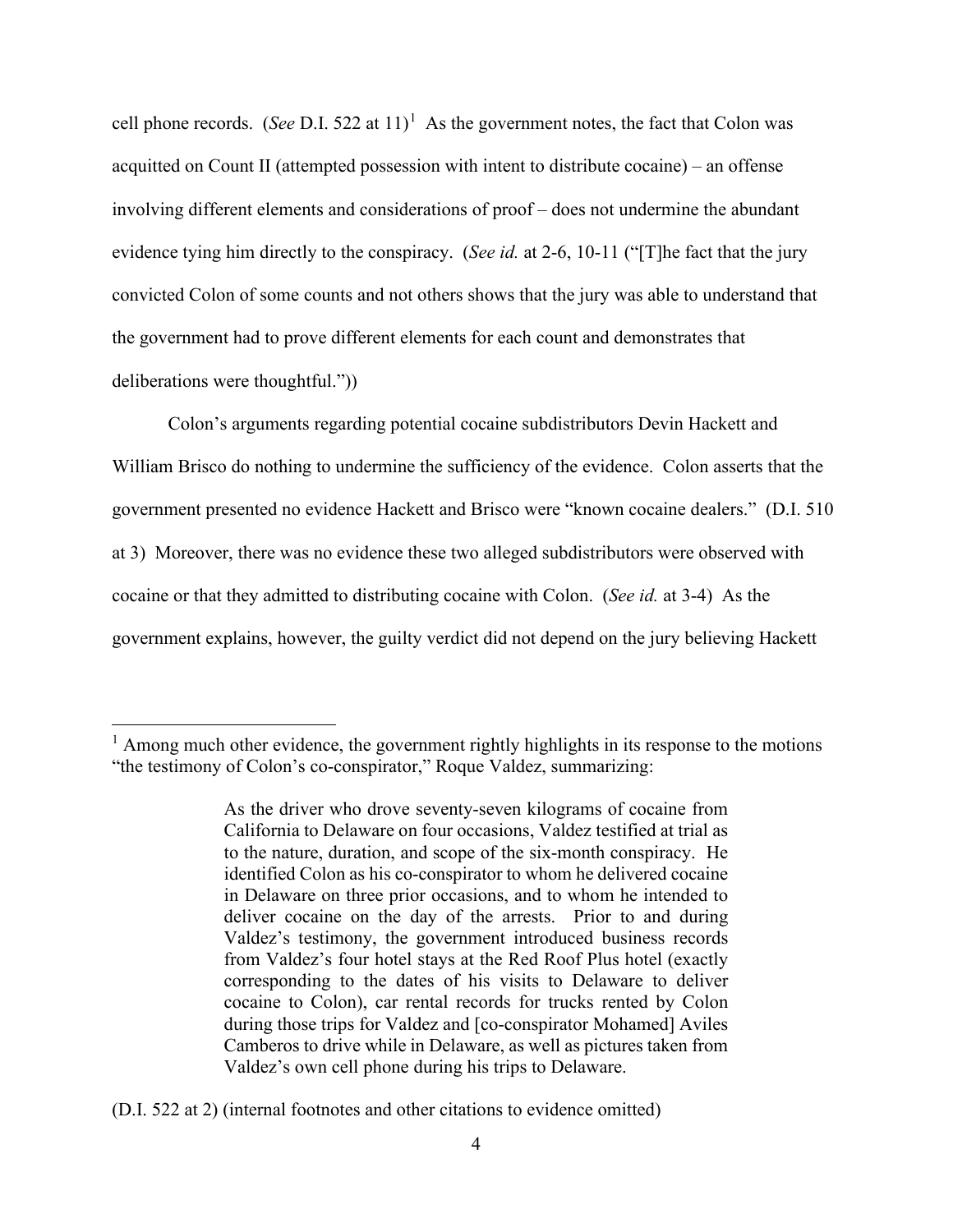and Brisco were involved in the conspiracy; rather, in revealing Colon's associations with Hackett and Brisco, the government aimed primarily to tie Colon's burner phones back to him. (*See* D.I. 522 at 11) The jury did not have to believe that Hackett and Brisco distributed cocaine for Colon in order to find, based on the totality of the evidence, that Colon conspired to distribute cocaine.

As to Colon's argument that the wiretap evidence was insufficient to establish, through communications with Hackett and Brisco, which phones belonged to Colon, the Court again disagrees. In reaching its verdict, the jury heard a recording of Colon's voice, which was corroborated by testimony from Homeland Security Investigations Special Agent Anthony Salvemini; text messages to Hackett and Brisco, planning meetings with Colon that were directly observed by surveillance officers; and additional text messages between Colon and Hackett. (*See id.* at 12) The fact that testifying officers did not prepare notes or a report of their surveillance – a fact which defense counsel raised on cross-examination (*see* D.I. 464 at 652) – does little to weaken this evidence, particularly considering reports of the meetings capturing the officers' observations were produced to the defense (D.I. 522 at 12 n.12). Similarly, Colon's post-trial challenge to the summary charts depicting captured phone communications (*see* GX 415-16) are both untimely (as they could have been raised pre-trial or during trial) and identify (at most) harmless error, considering the abundant additional evidence linking Colon to the alleged conspiracy (*see* D.I. 522 at 12 n.13).

 Next, Colon challenges the expert testimony of Drug Enforcement Administration ("DEA") Resident Agent in Charge ("RAC") Philip Bernal, who testified as to (among other things) the meaning of the code word "fish scale" and the use of a hydraulic press. (*See* D.I. 510 at 5) Colon, acting *pro se* at this point in the trial, cross-examined RAC Bernal as to both topics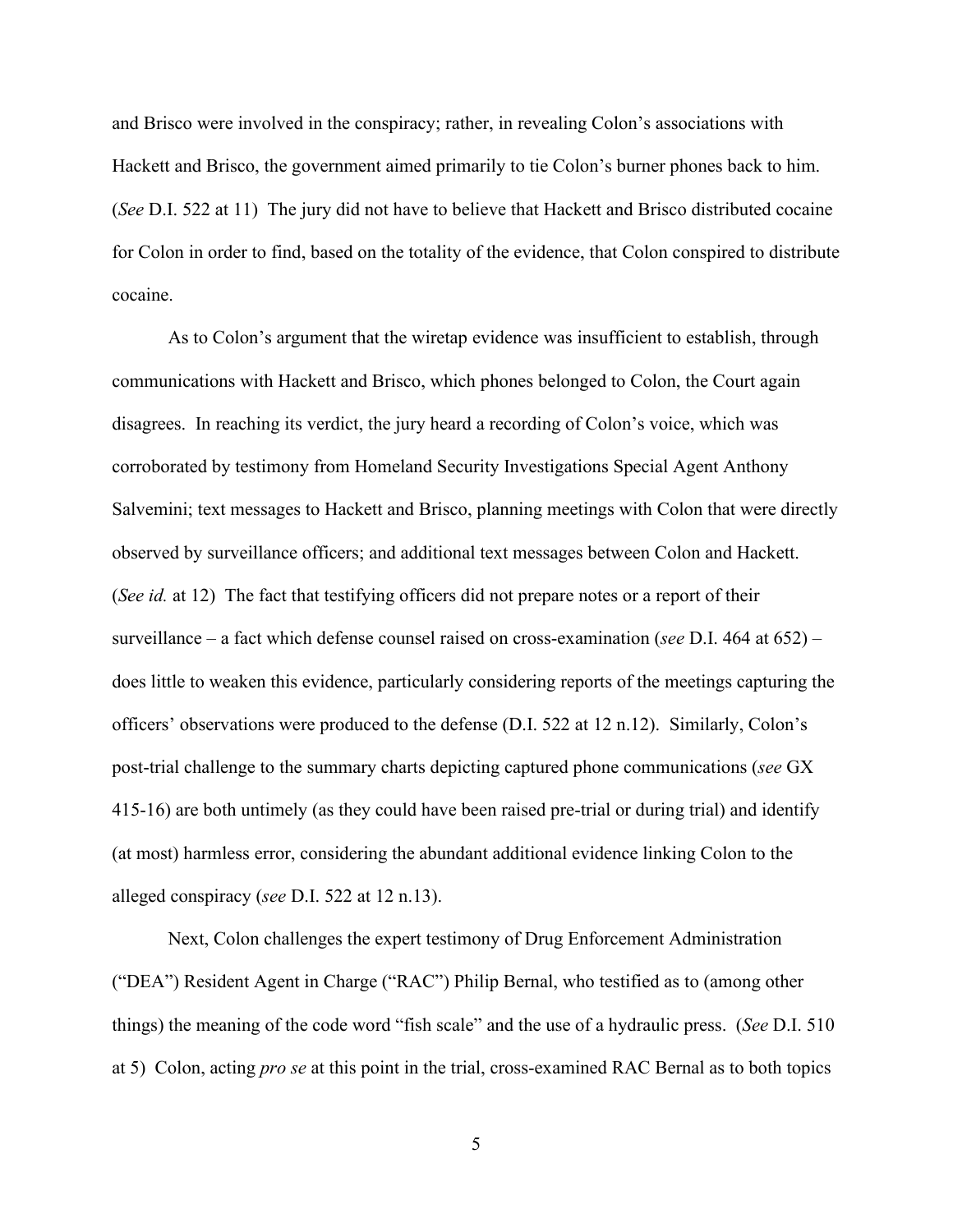(*see* D.I. 467 at 994-95, 1011-13); before trial, the Court had heard extensive argument and made a detailed ruling as to the scope of RAC Bernal's testimony, including with respect to code words. (*See* Sept. 9, 2021 Tr. at 24-58; *see also* D.I. 413) Colon does not appear to argue that RAC Bernal's testimony deviated from what the Court had ruled he would be permitted to testify. Moreover, Colon's efforts to undermine RAC Bernal's testimony by directing the Court to a newly introduced online resource (*see* D.I. 510 at 5 n.9) and to present arguments he could have made during trial are unavailing. The time to challenge a witness with such evidence was during trial.

 Finally, Colon points to various alleged inconsistencies in the government's evidence linking him to certain phones used during the spring of 2017 and contends this evidence was prejudicial. (*See id.* at 6-10) For example, Colon cites differences between the subpoenaed T-Mobile records and the Cellebrite reports in terms of the number of contacts made between Colon and his alleged supplier, Aviles Camberos. (*Id.* at 7-8) As the government notes, Colon was free to explore this inconsistency on cross-examination but opted not to do so. (*See* D.I. 522 at 13) Colon's suggestion that the government may have modified the T-Mobile files (which he contends are editable) to differ from the Cellebrite files (which purportedly cannot be edited) is unsupported. (*See* D.I. 510 at 8-9)

 The Court is not persuaded by Colon's lengthy discussion of file storage and movement in cell phones and applications like WhatsApp or Telegram. (*See id.* at 9) As the government notes, neither Newark Police Department Sergeant James Skinner nor DEA Investigative Research Specialist ("IRS") Patrick Campbell represented that the records upon which they relied exhaustively captured every instance of contact between Colon and others during the time period of the recordings. (*See* D.I. 522 at 14 & n.16) For the same reason, the Court is not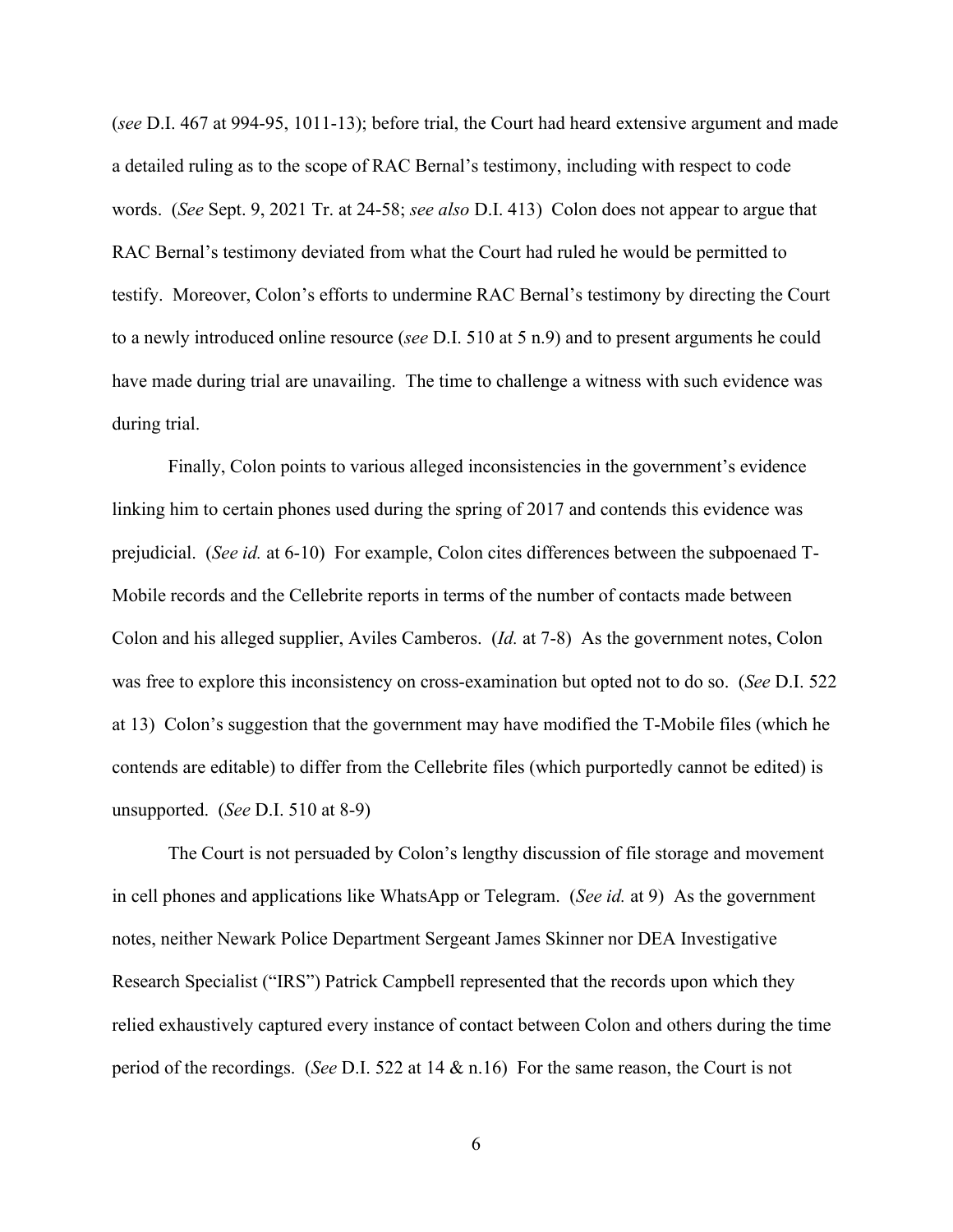persuaded by Colon's argument that, since the records do not reflect a call between Colon and Aviles Camberos during May 2017, the jury should not have heard testimony from Valdez that he heard a conversation between the two in May 2017. (*See* D.I. 510 at 7) Finally, the one-digit difference between TT9's IMEI number on the Cellebrite report and the T-Mobile record does not support invalidating the jury's verdict.<sup>2</sup>

Despite the existence of some minor inconsistencies, this evidence is not unfairly prejudicial, particularly considering the strong evidence that the nine phone lines discussed during trial belonged to Colon. Among that evidence is testimony from IRS Campbell and others involved in the wire investigation; the recovery from Colon's person of a phone that IRS Campbell predicted Colon would be using; and the fact that the associated phone number communicated with Aviles Camberos in April 2017 to coordinate a drug delivery. (*See* GX 117a, 120a)

 Second, Colon argues the evidence supporting his conviction as to Count IV (possession of marijuana with intent to distribute) is insufficient to support the jury's verdict. (*See* D.I. 450 at 2-5) The Court disagrees. Nearly 2,000 grams of harvested marijuana were found at Colon's home at 4010 Kirkwood St. Georges Road (*see* GX 27-30, 1156), along with a book about cultivating marijuana entitled "Cannabis Indica" (*see* GX 1162) and an operation consistent with a former marijuana grow (*see* D.I. 522 at 6-7). The recovered, suspected marijuana was tested by a DEA lab and deemed to be marijuana. (*See id.* at 7-8) Much larger quantities of marijuana were also found in a storage unit in the name of Colon's mother-in-law, Nilsa Martinez. (*See id.*)

 $2$  The Court disagrees with Colon that the only reasonable conclusion to be drawn from the onedigit difference in the phone's IMEI numbers is that the phone on which the Cellebrite extraction was performed was not the same phone seized from Colon during his May 6, 2017 arrest. (*See* D.I. 515 at 5)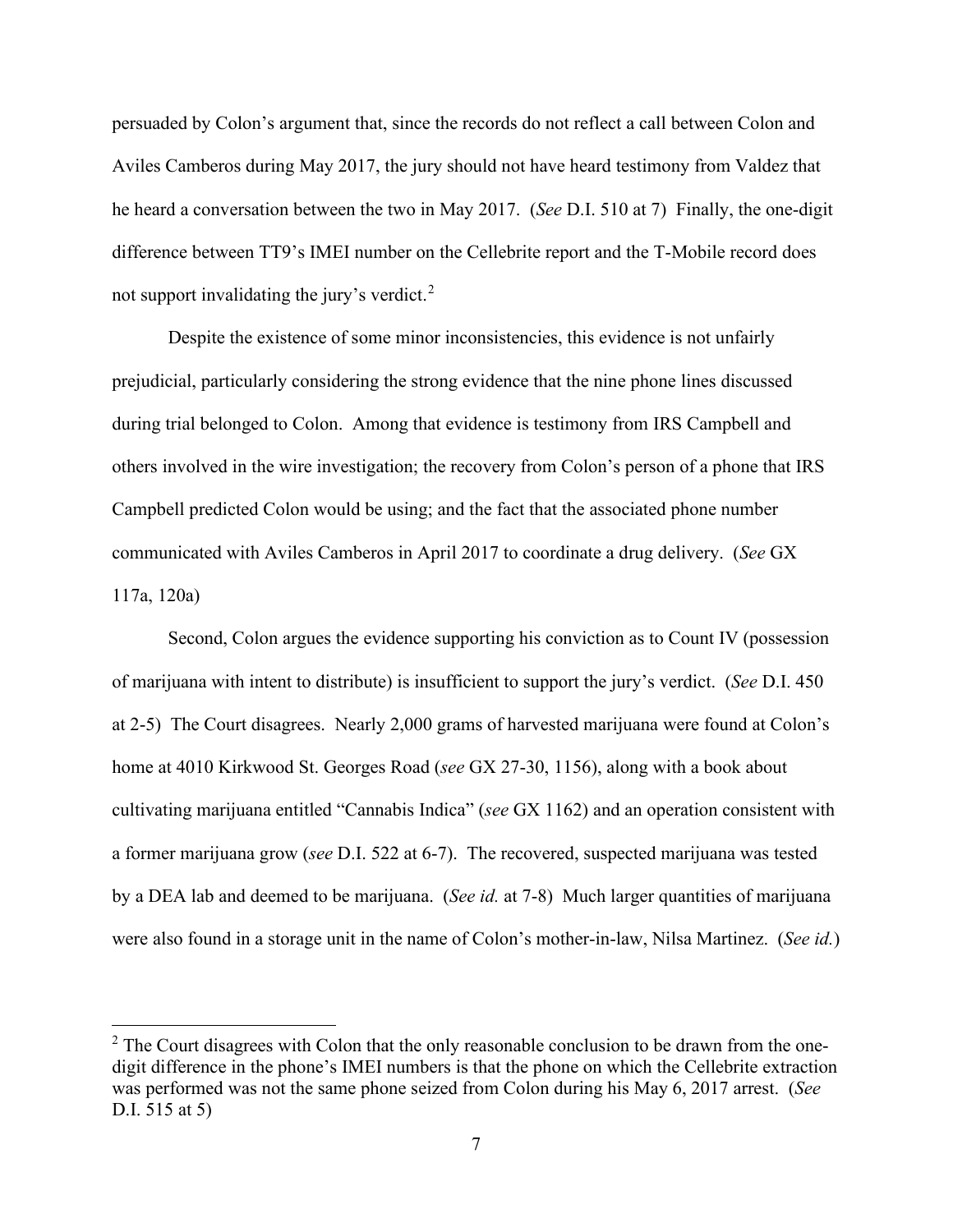The government presented evidence that Colon paid rent for that storage unit and had accessed it on the morning of his arrest. (*See id.* at 7) Additional bags of marijuana were found in a storage unit rented by Colon's niece, Aixa Figueroa. (*See id.*) When Colon was arrested, agents found on his person keys to that storage unit. (*See id.*) Viewing all the evidence in the light most favorable to the verdict – as the Court must, in connection with Colon's Rule 29 motion – the jury's guilty verdict on Count IV was well-supported. Colon has not met his "very heavy burden" to demonstrate that acquittal under Rule 29 is warranted. *Coyle*, 63 F.3d at 1243.

 Turning to Colon's Rule 33 motion, Colon argues that deficiencies in the government's discovery materials caused prejudice requiring a new trial. (*See* D.I. 510 at 12-15) For instance, he alleges the government's failure to produce statements made by Brisco and Hackett after their arrest and cell phone seizure was a *Brady* violation. (*See id.* at 12-13) He also complains that the Cellebrite reports and T-Mobile records were not produced in their entirety. (*See id.* at 13- 15) The government counters that such reports and records *were* produced to Colon long ago. (*See* D.I. 522 at 15-16; *see also id.* at 15 ("A consistent theme throughout the years of prosecution of this case has been defendant claiming the government has not produced items that were, in reality, produced time and again.")) The government even re-formatted certain T-Mobile records so Colon could view them at the Federal Detention Center, and produced the lengthy Cellebrite reports to defense counsel in 2019, leaving ample time for review in advance of the September 2021 trial. (*See id.* at 16)

 The Court agrees with the government that Colon's *Brady* challenges fall flat for multiple reasons. (*See id.* at 15-16) Most importantly, as the government notes, the arrest reports of Brisco and Hackett (who declined to be interviewed), the Cellebrite reports, and the T-Mobile records are not exculpatory in nature. (*See id.* at 16)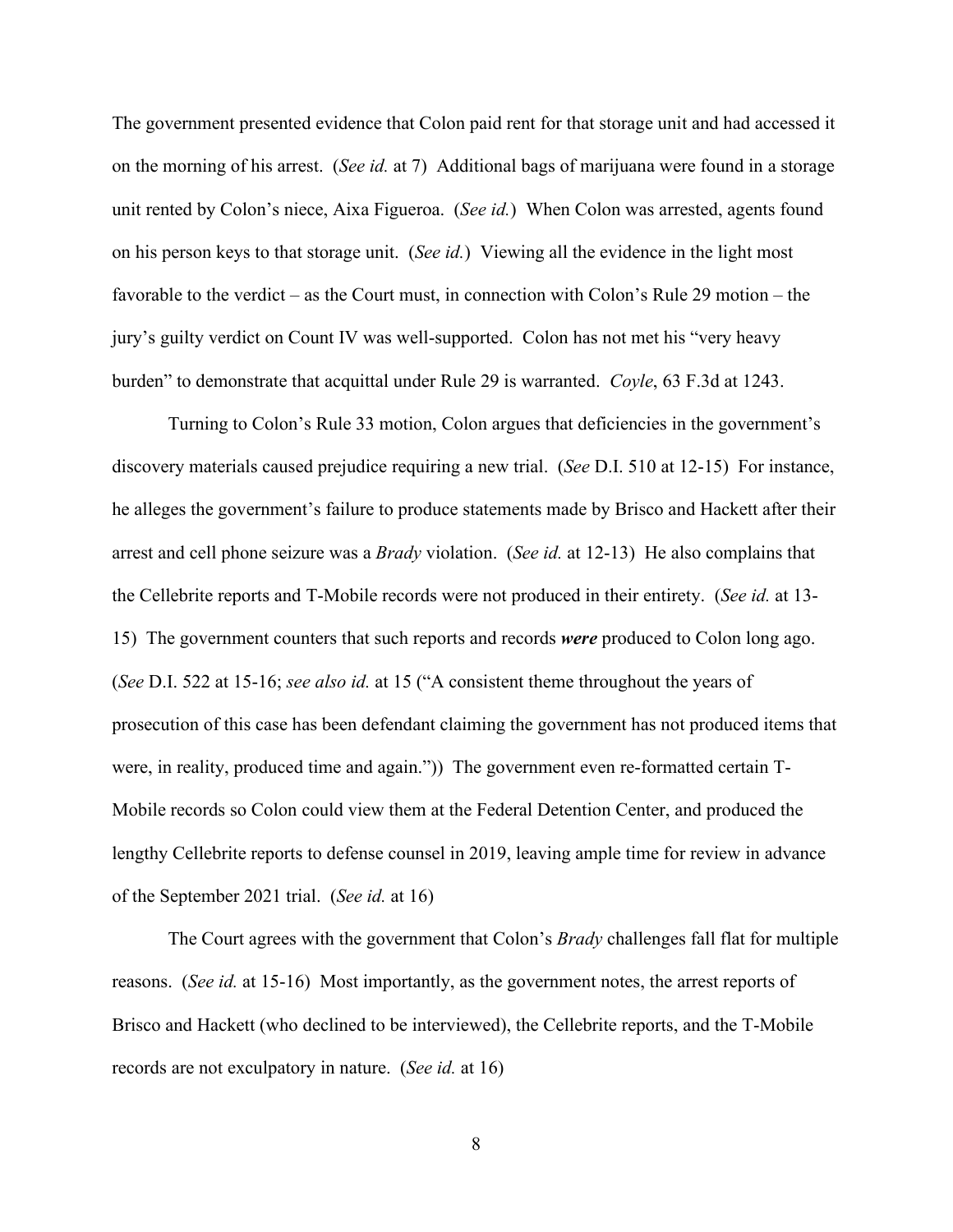Nor has the government failed to disclose *Jencks* or *Giglio* material. Colon received all of the proffer statements and interviews given by Valdez in advance of trial, on September 2, 2021. (*See id.*) Although the government did not provide Valdez's criminal history – which includes one DUI conviction and two arrests that did not result in convictions – this was harmless error, as Valdez testified about his DUI conviction at trial, and the government would have objected (successfully) to a line of questioning regarding arrests that did not lead to convictions. (*See id.*)

 Colon argues further that the government failed to produce additional impeachment evidence relating to Valdez, including copies of Valdez's "multiple drivers' licenses," purportedly "damaging pictures and comments" from Valdez's Facebook account, and a history of traffic violations and eviction judgments in Arizona. (*See* D.I. 515 at 6; D.I. 510 at 10) The government counters that it "was not in possession of this evidence, and learned of these items for the first time in the defendant's filing." (D.I. 522 at 16-17) Additionally, the information was publicly available, and thus accessible to Colon. (*See id.* at 17) Moreover, Valdez's residency is not relevant to his role in the government's case. (*See id.*) To the extent Valdez's testimony is inconsistent with publicly available records (or other evidence), Colon was free to raise these (minor) inconsistencies at trial, when the jury was evaluating Valdez's overall credibility, but Colon did not do so.

 In sum, Colon has failed to identify deficiencies in the government's discovery materials that would warrant granting a new trial under Rule 33.

Finally, Colon raises claims of ineffective assistance of counsel, focusing on the representation provided by Ms. Chavar, who was appointed by the Court in May 2021 and represented Colon through the first half of trial, before the Court ruled that he had waived his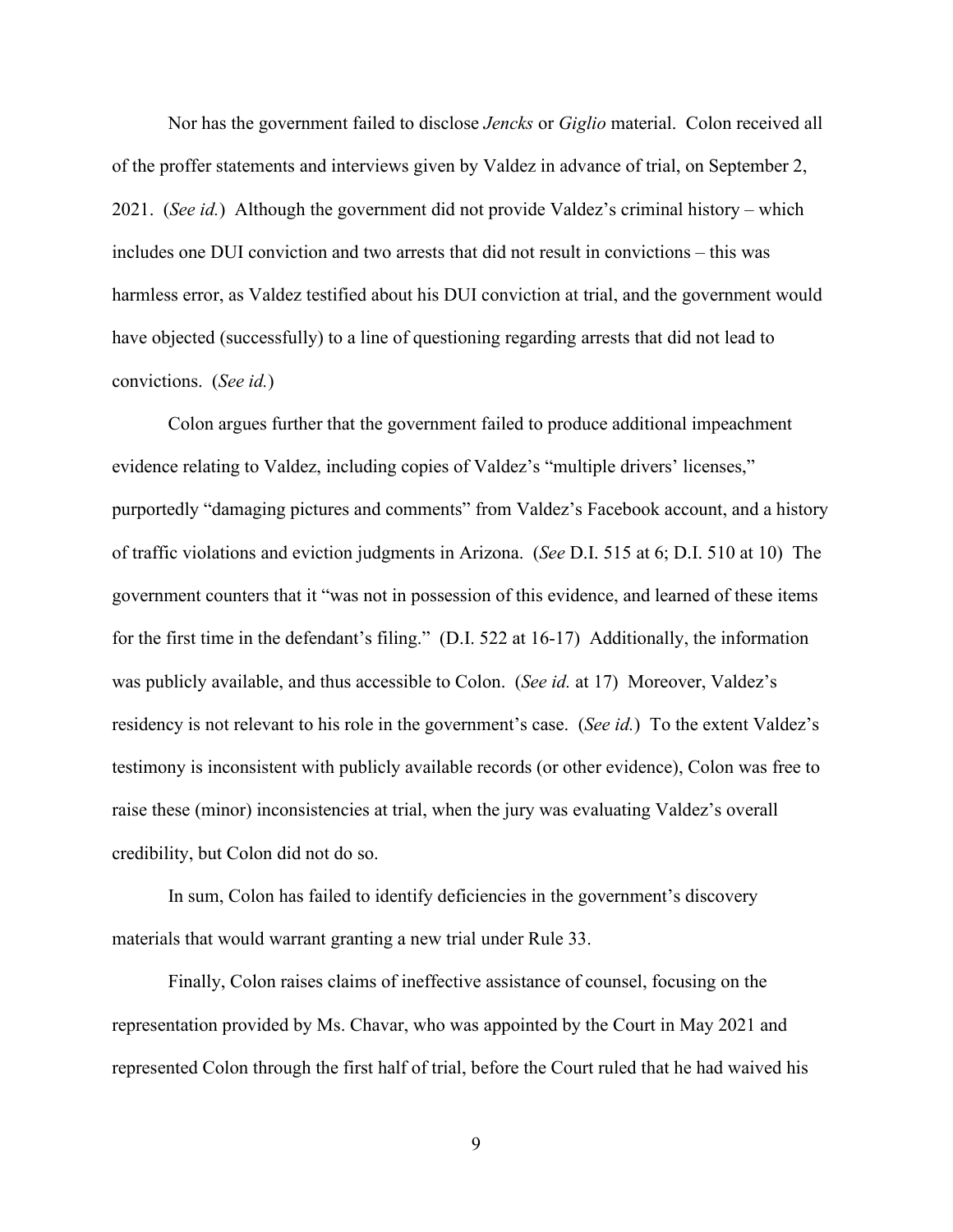right to counsel by his conduct. (*See* D.I. 449 at 3-7; D.I. 510 at 6) In the Court's view, these claims are premature and do not provide a basis for the relief sought.<sup>3</sup>

 Ineffective assistance of counsel claims are generally not ripe on a motion for a new trial or on direct review, but rather are to be presented, if at all, on collateral review. *See United States v. Kennedy*, 354 F. App'x 632, 637 (3d Cir. 2009) ("[R]arely, if ever, should an ineffectiveness of counsel claim be decided in a motion for a new trial or on direct appeal."); *United States v. Thornton*, 327 F.3d 268, 271 (3d Cir. 2003) ("It has long been the practice of this court to defer the issue of ineffectiveness of trial counsel to a collateral attack."). That latter mechanism is better suited "'to accommodate the interests in finality and fairness with respect to ineffective assistance of counsel claims.'" *United States v. DeRewal*, 10 F.3d 100, 105 (3d Cir. 1993) (quoting *United States v. Ugalde*, 861 F.2d 802, 809 (5th Cir. 1988)). To the extent the Court has discretion to handle such claims at this stage, Colon has not presented a persuasive reason for the Court to do so.

 The Court has carefully considered Colon's additional arguments and finds them unpersuasive. Colon's allegations of prosecutorial misconduct (*see* D.I. 510 at 15-16) are unsupported and, as the Court has already explained, the finding that Colon waived his right to counsel by conduct was based on conflicts of Colon's own making (*see, e.g.*, D.I. 516 at 5-7). Colon provides no support for his suggestion that his waiver by conduct somehow entitled him to a continuance of trial. (*See* D.I. 510 at 15) Nor has he set forth a persuasive argument that the delay during trial related to Ms. Chavar's administrative suspension somehow constituted a denial of a fair trial. (*See* D.I. 515 at 6-10)

 $3$  Nothing stated in the instant order should be understood to detract from or alter the findings the Court made (including with respect to issues of effectiveness of counsel) in connection with finding Colon had waived his right to counsel by conduct. (*See, e.g.*, D.I. 466 at 835)